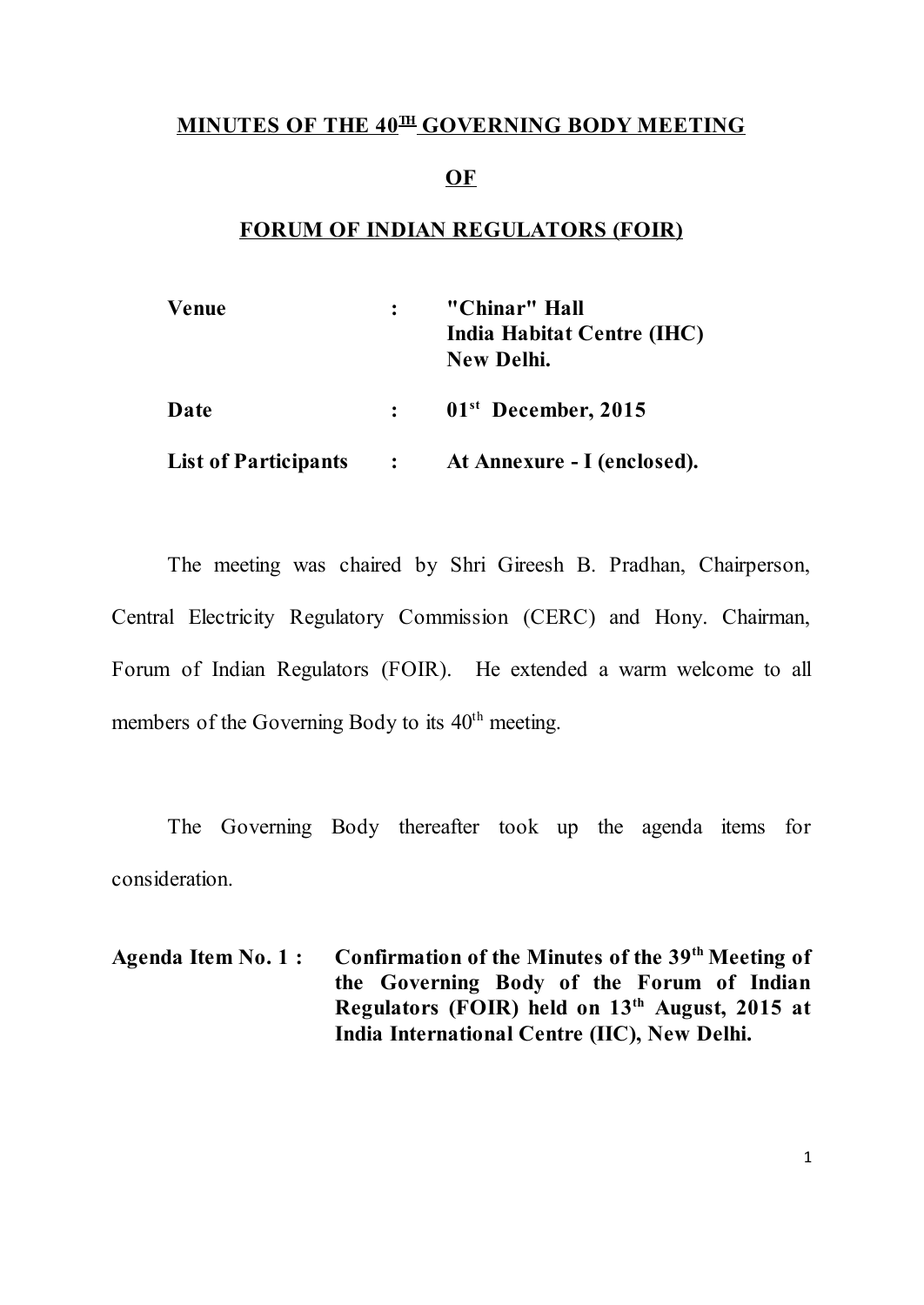The Forum noted and endorsed the minutes of the 39<sup>th</sup> Meeting of the Governing Body of the FOIR held on 13<sup>th</sup> August, 2015 at India International Centre (IIC), New Delhi.

# Agenda Item No. 2 : Discussion on the proposal of setting up of the Regulatory Research & Training Institute (RRTI).

The Joint Chief (Regulatory Affairs), CERC informed the Governing Body that during the Special General Body Meeting held on 11.12.2014 at Kochi (Kerala), it was decided to set up Regulatory Research & Training Institute (RRTI) in the CERC premises for a period of two years on pilot basis.

It was informed that in pursuance to the decision of FOIR, the process for operationalizing RRTI has been initiated and the space allocated by CERC to partially meet the requirements of RRTI is currently under renovation.

The Governing Body noted the developments.

## Agenda Item No. 3: Restructuring of the Governing Body, FOIR.

The Governing Body considered and discussed the issue related to restructuring of the Governing Body of the Forum of Indian Regulators and felt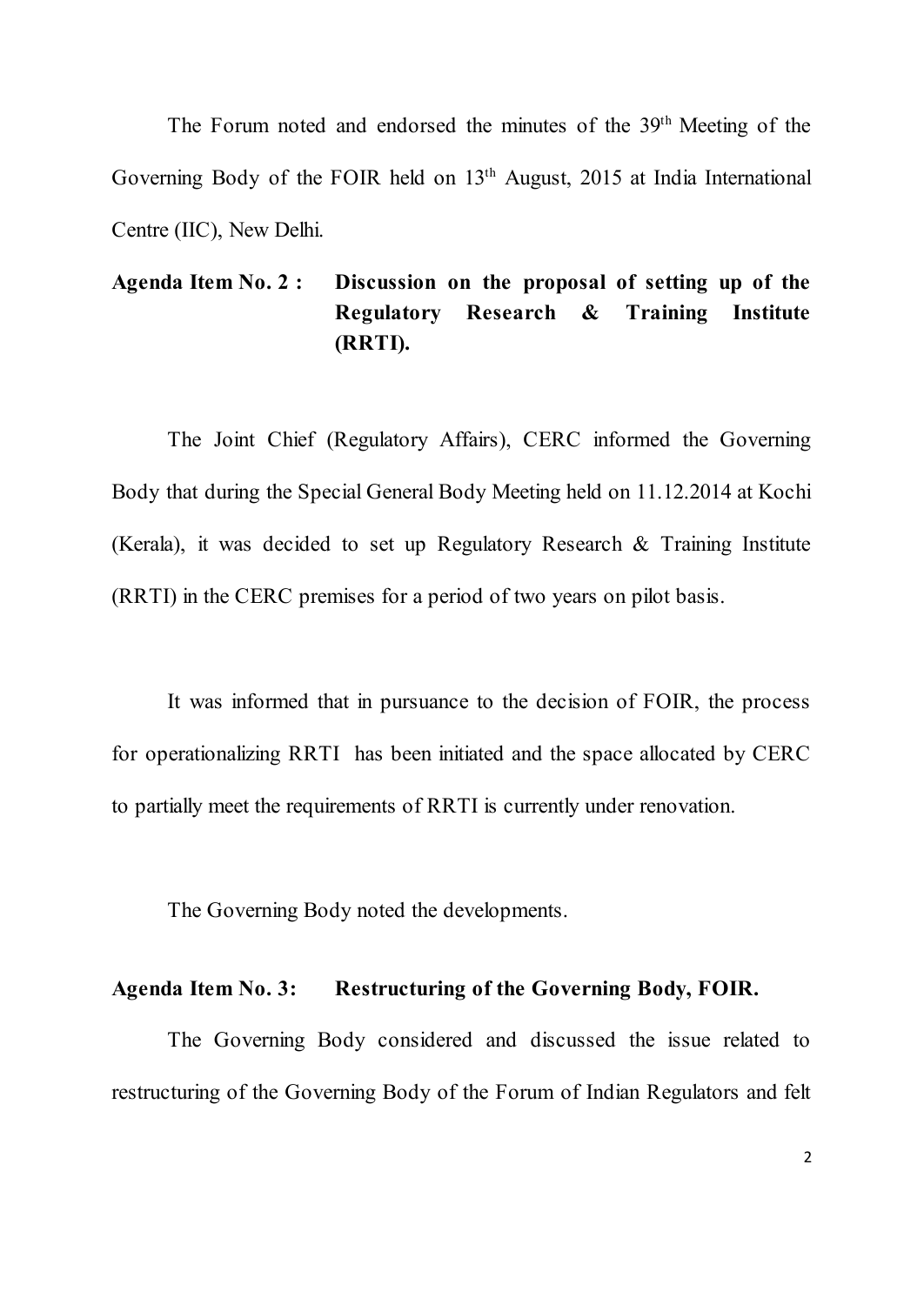that the matter needs to be discussed further and therefore be brought before it in the next meeting of the Governing Body.

The meeting ended with a vote of thanks to the Chair.

\*\*\*\*\*\*\*\*\*

# / ANNEXURE – I /

# LIST OF PARTICIPANTS ATTENDED THE 40<sup>th</sup> GOVERNING BODY MEETING **OF**

### FORUM OF INDIAN REGULATORS (FOIR )

#### <u>HELD ON 01<sup>st</sup> december, 2015 at India Habitat Centre (HIC), New Delhi.</u>

| S.<br>No.        | <b>NAME &amp; DESIGNATION</b>          | <b>ORGANIZATION</b> |
|------------------|----------------------------------------|---------------------|
| 1.               | Shri Gireesh B. Pradhan<br>Chairperson | <b>CERC</b>         |
| 2.               | Shri S. Machenranathan<br>Chairperson  | AERA                |
| 3.               | <b>Shri Anand Kumar</b><br>Chairperson | <b>MSERC</b>        |
| $\overline{4}$ . | Shri A.K. Singhal<br>Member            | <b>CERC</b>         |
| 5.               | Shri A.S. Bakshi<br>Member             | <b>CERC</b>         |
| 6.               | Dr. M.K. Iyer<br>Member                | <b>CERC</b>         |
| 7.               | Shri K.P. Singh<br>Member              | <b>UERC</b>         |